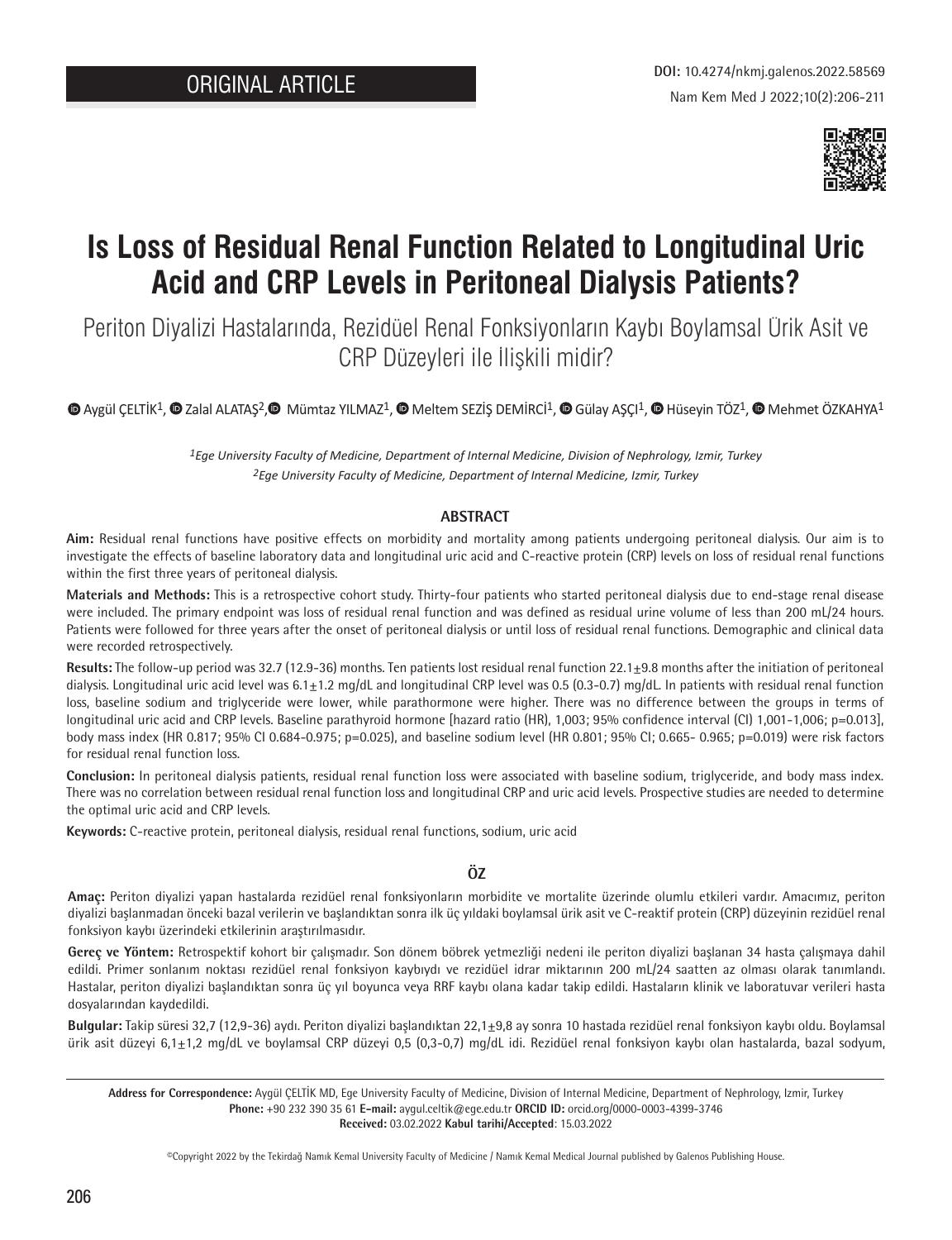trigliserid düzeyleri daha düşük iken parathormon düzeyi daha yüksekti. Her iki grup arasında boylamsal ürik asit ve CRP düzeyi açısından fark yoktu. Periton diyalizi başlanmadan önceki parathormon [tehlike oranı (HR), 1.003; %95 güven aralığı (GA) 1.001-1.006; p=0,013], sodyum (HR 0,801; %95 GA 0,665-0,965; p=0,019) ve vücut kitle indeksi (HR 0,817; %95 GA 0,684-0,975; p=0,025) rezidüel renal fonksiyon kaybı için risk faktörüydü. **Sonuç:** Periton diyalizi hastalarında, bazal sodyum, trigliserid ve vücut kitle indeksi rezidüel renal fonksiyon kaybı için risk faktörü olarak bulunmuştur. Rezidüel renal fonksiyon kaybı ile boylamsal CRP ve ürik asit düzeyi arasında ilişki gösterilememiştir. İdeal ürik asit ve CRP düzeyinin belirlenmesi için prospektif çalışmalara ihtiyaç vardır.

**Anahtar Kelimeler:** C-reaktif protein, periton diyalizi, rezidüel renal fonksiyon, sodyum, ürik asit

#### **INTRODUCTION**

Peritoneal dialysis (PD) is one of the renal replacement therapies in end-stage renal disease (ESRD). In patients undergoing PD, residual renal function (RRF) has positive effects on anemia, blood pressure and volume control, bone metabolism, and patient survival<sup>1-3</sup>. Therefore, it is important to maintain RRF in PD patients. Loss of RRF occurs earlier in patients with a history of diabetes mellitus (DM), heart failure, and peritonitis<sup>4</sup>. In addition, inflammation has also been found to be associated with loss of RRF<sup>5</sup>.

Uric acid is the end product of purine metabolism. It has been shown that uric acid causes endothelial dysfunction, vascular smooth muscle cell damage and inflammation<sup>6-8</sup>.

Hyperuricemia is a risk factor for chronic kidney disease, diabetes and hypertension<sup>9-11</sup>. It has been reported that mortality is higher in hemodialysis and PD patients with high uric acid levels<sup>12,13</sup>. In epidemiological studies, it has been shown that the risk of chronic kidney disease increases in people with high uric acid levels<sup>11,14</sup>. In patients with chronic kidney disease, inconsistent results have been reported regarding the effect of uric acid on disease progression<sup>14-17</sup>. In two different studies examining the relationship between the basal uric acid level at the onset of PD and RRF, it was reported that high serum uric acid levels were associated with loss of RRF<sup>18,19</sup>. The number of studies examining the relationship between RRF loss and the longitudinal uric acid level measured until the loss of RRF and the loss of RRF is quite limited. In this study, it was aimed to investigate the effects of clinical and laboratory data before the initiation of PD and longitudinal uric acid and C-reactive protein (CRP) levels in the first three years after the initiation of PD on RRF.

#### **MATERIALS AND METHODS**

In this retrospective cohort study, patients older than 18 years of age, who started PD due to ESRD between January 01, 2010 and October 31, 2018, were evaluated retrospectively. Exclusion criteria were: 1. Follow-up of less than three months after the initiation of PD ( $n=6$ ), 2. Having a kidney transplant (n=12), and 3. Residual urine less than 200 mL/24 hours at the time of the initiation of PD and within three months (n=6). After excluding a total of 24 patients, 34 patients were included in our study. Ege University of Local Ethics Committee (protocol number: 21-11T/21, date: 04.11.2021) was obtained for our study. Patients underwent continuous ambulatory PD or automated PD.

In general, continuous ambulatory PD consisting of 4-5 exchanges/24 hours was applied to the patients. Patients who were treated with automated PD underwent six or more exchanges/24 hours. Dialysis type, dialysate and number of exchanges were determined according to the peritoneal equalization test, Kt/Vurea and ultrafiltration need of the patients. Dialysate glucose concentration and icodextrin requirement were adjusted according to the patient's ultrafiltration need.

In our study, the primary endpoint was loss of RRF. RRF loss was defined as a residual urine volume of less than 200 mL/24 hours. Patients were followed for three years after the initiation of PD or until residual urine volume was <200 mL/24 hours. Patients who switched to another renal replacement therapy, died or were lost to follow-up were followed up to their last registered visit.

Demographic and clinical data (age, gender, height, weight, cause of ESRD, office blood pressure, DM, cardiovascular disease) and medications before the initiation of PD were recorded from patient files. Laboratory data (urea, creatinine, sodium, potassium, calcium, phosphorus, uric acid, albumin, CRP, triglyceride, low-density lipoprotein, parathormone (PTH), ferritin, hemoglobin) belonging to one month before starting PD were obtained from patient files and electronic hospital information management system. The type of PD at the initiation of PD and the weekly total Kt/Vurea measured between the third and sixth months after the initiation of PD were recorded. Body mass index (BMI) was obtained by dividing the patient's body weight (kg) by the square of the height (m). Peritonitis attacks were also recorded. During the follow-up period, serum uric acid and CRP levels which were obtained during approximately quarterly visits were recorded from the patient files. If the patients had active infection during the visit, the CRP and uric acid levels at that visit were not included in the study. If the patient did not attend the visit, the CRP and uric acid levels evaluated within a month before or after that visit were recorded.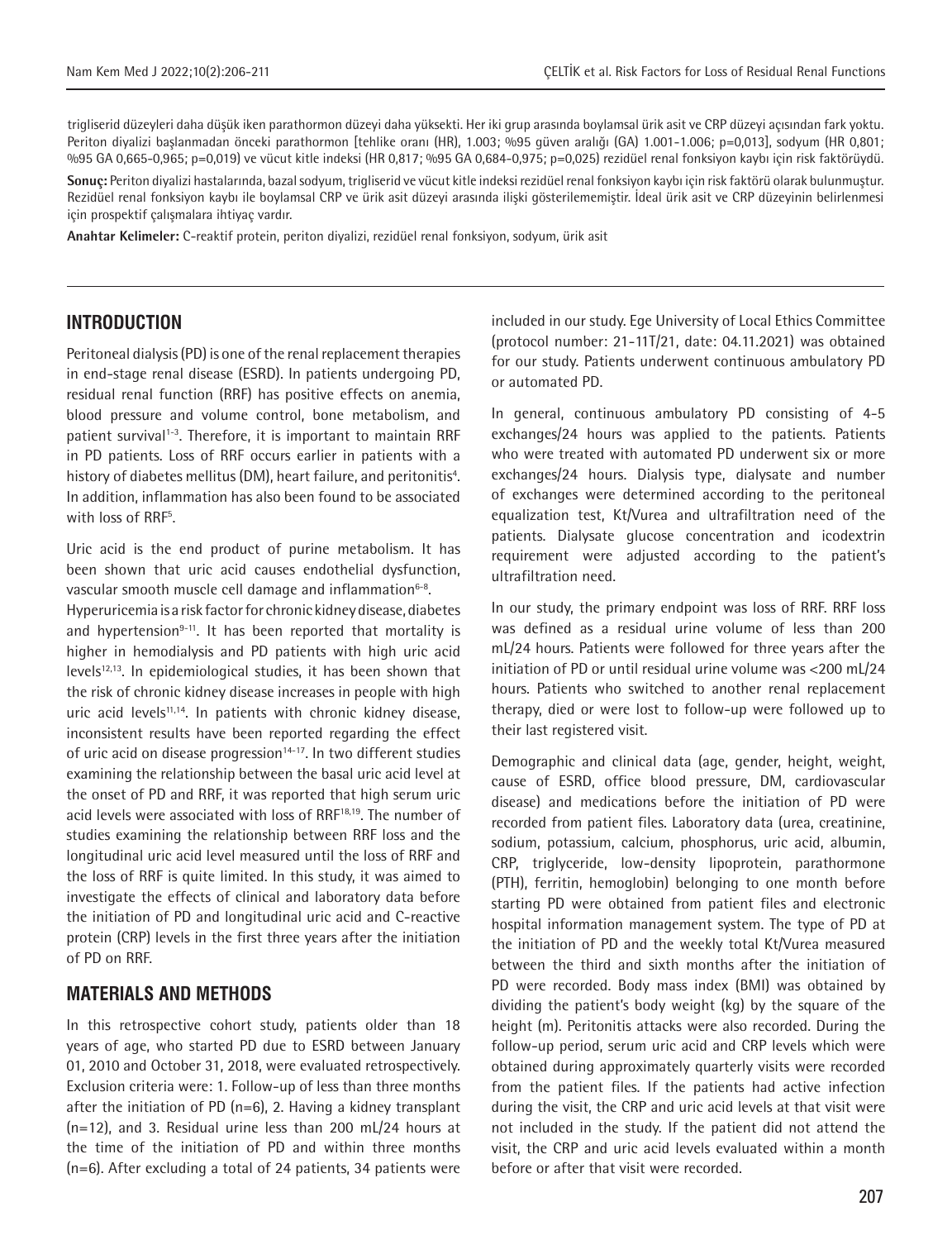Data analysis was performed with the statistical package program of IBM Statistical Package for the Social Sciences Statistics 25.0 (IBM Corp., Armonk, New York, USA). The distribution of normality for continuous variables was evaluated with the Shapiro-Wilk test. Descriptive statistics were given as frequency (n), percentage (%), mean, standard deviation, median *(M)*, 25<sup>th</sup> percentile *(C<sub>1</sub>)*, 75<sup>th</sup> percentile *(C<sub>3</sub>)*. Longitudinal uric acid and CRP levels were calculated as the mean of uric acid and CRP levels measured during the followup period. Independent sample t-test, Mann-Whitney U test and Fisher's exact chi-square test were used for comparisons between the groups. Risk factors for RRF loss were evaluated by cox regression analysis. A p value of <0.05 was considered statistically significant.

## **RESULTS**

The study included 34 patients. Baseline demographic, clinical and laboratory data of the patients are shown in Table 1. The mean age of the patients was  $49.1 \pm 13.1$  years and 58.8% were female. The cause of ESRD was unknown in 38.2% of the patients. The most common causes of ESRD were diabetic nephropathy, hypertensive nephrosclerosis and chronic glomerulonephritis. Three patients had autosomal dominant polycystic kidney disease. At the time of initiation of PD, six patients had DM and two had cardiovascular disease. In tour study, 88.2% of the patients were undergoing continuous ambulatory PD. At the time of the initiation of PD, five patients were receiving allopurinol and 25 patients were receiving diuretics. Before the initiation of PD, baseline creatinine level was 7.5 (6.6-8.7) mg/dL, sodium level was  $139.4 \pm 3.3$  mEg/L, uric acid level was  $7.3 \pm 1.9$  mg/dL, and CRP level was 0.3 (0.2-0.7) mg/dL.

The mean follow-up period was 32.7 (12.9-36) months (Table 2). Longitudinal uric acid level was  $6.1 \pm 1.2$  mg/dL and longitudinal CRP level was 0.5 (0.3-0.7) mg/dL. The rate of patients who had peritonitis attack was 52.9%. RRF loss was observed in 10 patients  $22.1 \pm 9.8$  months after the initiation of PD.

The baseline within data of patients with and without loss of RRF during the follow-up are shown in Table 3. There was no significant difference between the two groups in terms of age, gender, BMI and history of cardiovascular disease. Urea, creatinine, and hemoglobin levels were similar before the initiation of PD. Compared to patients without RRF loss, baseline sodium level was lower in those with RRF loss. Triglyceride was lower in those with RRF loss, while PTH was higher. BMI was lower in those with RRF loss, although it was not statistically significant. There was no difference between the two groups in

terms of longitudinal uric acid and CRP levels.

Baseline uric acid, baseline CRP, longitudinal uric acid and longitudinal CRP levels before the initiation of PD were not risk factors for loss of RRF (Table 4). The presence of DM, history of peritonitis and use of diuretics were also not

| Table 1. Demographic and clinical data of the patients before<br>starting peritoneal dialysis         |                   |  |  |  |
|-------------------------------------------------------------------------------------------------------|-------------------|--|--|--|
| Age (years)                                                                                           | $49.1 \pm 13.1$   |  |  |  |
| Gender                                                                                                |                   |  |  |  |
| Female $(n, 0/0)$                                                                                     | 20 (58.8%)        |  |  |  |
| Cause of end-stage renal disease                                                                      |                   |  |  |  |
| Diabetic nephropathy (n, %)                                                                           | $5(14.7\%)$       |  |  |  |
| Hypertensive nephropathy (n, %)                                                                       | $5(14.7\%)$       |  |  |  |
| Chronic glomerulonephritis (n, %)                                                                     | $5(14.7\%)$       |  |  |  |
| Autosomal dominant polycystic kidney disease                                                          | $3(8.8\%)$        |  |  |  |
| Unknown (n, %)                                                                                        | 13 (38.2%)        |  |  |  |
| Other (n, %)                                                                                          | $3(8.8\%)$        |  |  |  |
| Diabetes mellitus                                                                                     | $6(17.6\%)$       |  |  |  |
| Cardiovascular disease                                                                                | $2(5.9\%)$        |  |  |  |
| PD type                                                                                               |                   |  |  |  |
| Continuous ambulatory PD (n, %)                                                                       | 30 (88.2%)        |  |  |  |
| Automated PD (n, %)                                                                                   | $4(11.8\%)$       |  |  |  |
| <b>Drugs</b>                                                                                          |                   |  |  |  |
| Allopurinol (n, %)                                                                                    | $5(14.7\%)$       |  |  |  |
| Antihypertensive drug (n, %)                                                                          | 27 (79.4%)        |  |  |  |
| Diuretic (n, %)                                                                                       | 25 (73.5%)        |  |  |  |
| Phosphorus binding agent (n, %)                                                                       | 29 (85.3%)        |  |  |  |
| Vitamin D analogue (n, %)                                                                             | 17 (50%)          |  |  |  |
| Kt/Vurea                                                                                              | $2.5 + 0.4$       |  |  |  |
| Systolic blood pressure (mmHg)                                                                        | $141.2 \pm 17.9$  |  |  |  |
| Diastolic blood pressure (mmHg)                                                                       | 85 (80-90)        |  |  |  |
| Body mass index (kg/m <sup>2</sup> )                                                                  | $24.9 + 4.9$      |  |  |  |
| Urea (mg/dL)                                                                                          | $170.6 + 64.3$    |  |  |  |
| Creatinine (mg/dL)                                                                                    | $7.5(6.6-8.7)$    |  |  |  |
| Sodium (mEq/L)                                                                                        | $139.4 \pm 3.3$   |  |  |  |
| Potassium (mEq/L)                                                                                     | $4.7 + 0.8$       |  |  |  |
| Calcium (mg/dL)                                                                                       | $9.1 (8.6 - 9.6)$ |  |  |  |
| Phosphorus (mg/dL)                                                                                    | $6(4.9-6.8)$      |  |  |  |
| Uric acid (mg/dL)                                                                                     | $7.3 + 1.9$       |  |  |  |
| Albumin (g/dL)                                                                                        | $4.3$ $(3.9-4.5)$ |  |  |  |
| CRP (mg/dL)                                                                                           | $0.3(0.2-0.7)$    |  |  |  |
| Triglyceride (mg/dL)                                                                                  | $150 + 54$        |  |  |  |
| $LDL$ (mg/dL)                                                                                         | 120 (99-144)      |  |  |  |
| PTH (pg/mL)                                                                                           | 337.5 (192.1-477) |  |  |  |
| Ferritin (ng/mL)                                                                                      | 244 (114-430)     |  |  |  |
| Hemoglobin (g/dL)                                                                                     | $10.4 + 1.6$      |  |  |  |
| CRP,: C-reactive protein, LDL: Low density lipoprotein, PD: Peritoneal dialysis, PTH:<br>Parathormone |                   |  |  |  |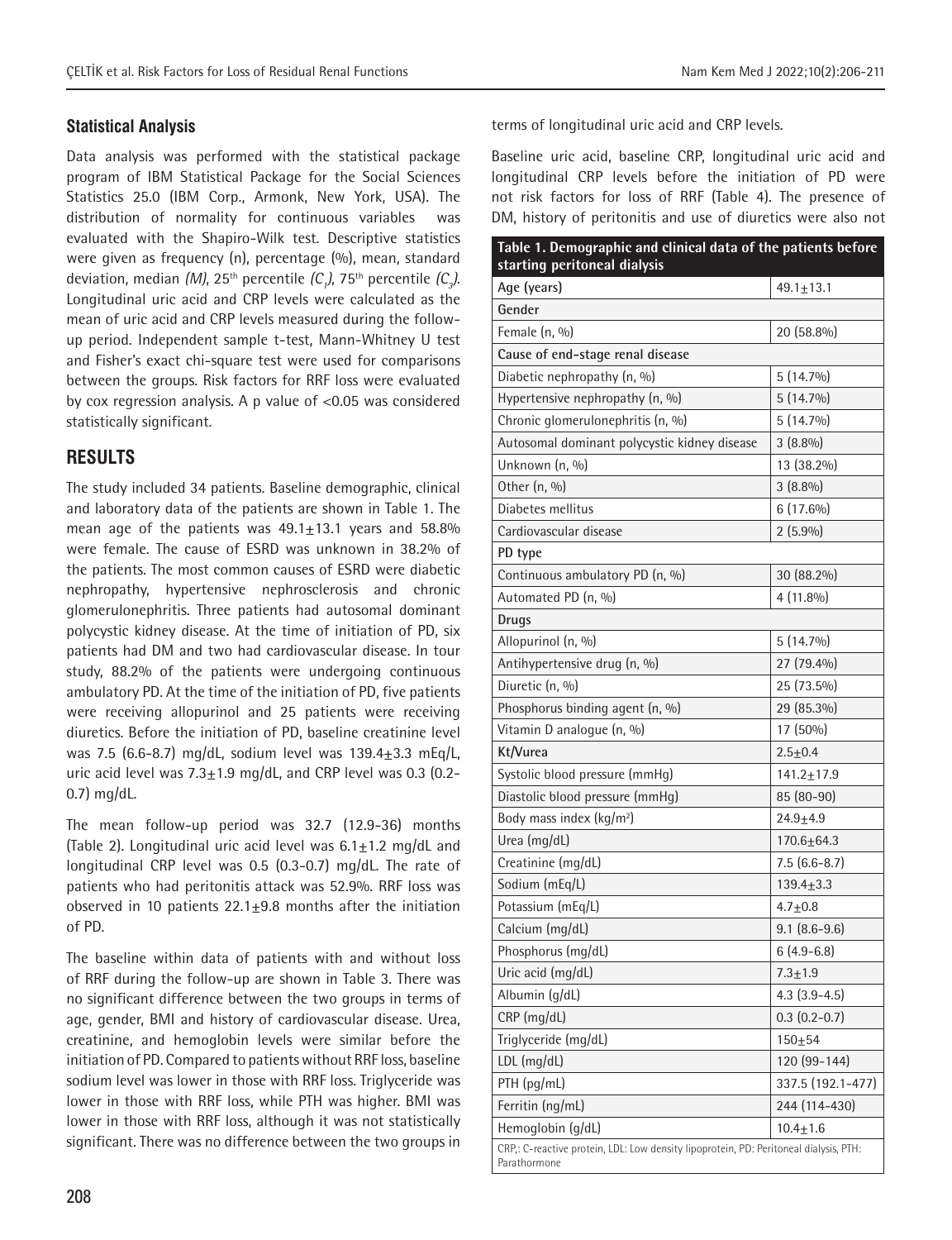associated with RRF loss. Before the initiation of PD, baseline sodium (HR 0.801; 95% CI 0.665-0.965, p=0.019), baseline PTH (HR, 1.003, 95% CI 1.001-1.006, p=0.013), and BMI (HR 0.817; 95%CI 0.684-0.975, p=0.025) were the risk factors for RRF loss. In the multivariate cox regression analysis including

| Table 2. Follow-up data in the first three years of peritoneal<br>dialysis |                 |
|----------------------------------------------------------------------------|-----------------|
| Follow-up time (months)                                                    | $32.7(12.9-36)$ |
| Those with RRF loss (n, %)                                                 | 10 (29.4%)      |
| Time of RRF loss (month)                                                   | $22.1 + 9.8$    |
| Longitudinal uric acid (mg/dL)                                             | $6.1 \pm 1.2$   |
| Longitudinal CRP (mg/dL)                                                   | $0.5(0.3-0.7)$  |
| History of peritonitis (n, %)                                              | 18 (52.9%)      |
| CRP: C-reactive protein, RRF: Residual renal function                      |                 |

age at the initiation of PD, gender, DM, history of peritonitis, baseline PTH, baseline sodium, and baseline BMI, none of these parameters were risk factors for RRF loss.

### **DISCUSSION**

In this study, 29.4% of the patients had loss of RRF  $22.1 \pm 9.8$ months after the initiation of PD. Compared to patients without RRF loss, patients with RRF loss had lower baseline sodium, lower triglyceride levels and higher PTH levels. Longitudinal uric acid and CRP levels were similar between the two groups. Baseline uric acid and CRP and longitudinal uric acid and CRP levels were not risk factors for RRF loss. Low sodium level, high PTH level, and low BMI at the initiation of PD were risk factors for RRF loss.

| Table 3. Baseline clinical and laboratory data of patients with and without residual renal function loss at follow-up |                         |                        |              |  |  |
|-----------------------------------------------------------------------------------------------------------------------|-------------------------|------------------------|--------------|--|--|
|                                                                                                                       | Without RRF loss (n=24) | With RRF loss $(n=10)$ | $\mathbf{p}$ |  |  |
| Age (years)                                                                                                           | 46.7 (42.1-60)          | 54.5 (29-63.3)         | 0.926        |  |  |
| Male (n, %)                                                                                                           | 8 (33.3%)               | $6(60\%)$              | 0.252        |  |  |
| Diabetes mellitus (n, %)                                                                                              | $5(20.8\%)$             | $1(10\%)$              | 0.644        |  |  |
| Cardiovascular disease (n, %)                                                                                         | $2(8.3\%)$              | $0(0\%)$               | $\mathbf{1}$ |  |  |
| History of peritonitis (n, %)                                                                                         | 11 (45.9%)              | 7(70%)                 | 0.270        |  |  |
| Peritoneal dialysis type                                                                                              |                         |                        |              |  |  |
| Continuous ambulatory PD (n, %)                                                                                       | 21 (87.5%)              | $9(90\%)$              |              |  |  |
| Automated PD (n, %)                                                                                                   | $3(12.5\%)$             | $1(10\%)$              | 1.000        |  |  |
| Antihypertensive drug use (n, %)                                                                                      | $5(20.8\%)$             | 2(20%)                 | 1.000        |  |  |
| Allopurinol use (n, %)                                                                                                | $3(12.5\%)$             | 2(20%)                 | 0.618        |  |  |
| Diuretic use (n, %)                                                                                                   | 7 (29.2%)               | 2(20%)                 | 0.692        |  |  |
| Duration of follow-up (months)                                                                                        | 36 (9.2-36)             | 22 (15.1-31.9)         | 0.079        |  |  |
| Kt/Vurea                                                                                                              | $2.5 + 0.5$             | $2.4 \pm 0.3$          | 0.370        |  |  |
| Systolic blood pressure (mmHq)                                                                                        | $139.4 \pm 17.9$        | $146.1 \pm 18.3$       | 0.349        |  |  |
| Diastolic blood pressure (mmHq)                                                                                       | 82.5 (80-90)            | 90 (80-100)            | 0.437        |  |  |
| Body mass index (kg/m <sup>2</sup> )                                                                                  | $25.9 + 5.1$            | $22.4 \pm 3.8$         | 0.052        |  |  |
| Urea (mg/dL)                                                                                                          | $168.3 + 45$            | $176.1 + 99.8$         | 0.754        |  |  |
| Creatinine (mg/dL)                                                                                                    | $7.8(7 - 8.7)$          | $6.7(5.4-7.3)$         | 0.101        |  |  |
| Sodium (mEq/L)                                                                                                        | $140.3 \pm 3.2$         | $137.7 + 3.2$          | 0.042        |  |  |
| Potassium (mEq/L)                                                                                                     | $4.8 + 0.9$             | $4.7 + 0.8$            | 0.682        |  |  |
| Calcium (mg/dL)                                                                                                       | $9 + 0.9$               | $9 + 1.4$              | 0.871        |  |  |
| Phosphorus (mg/dL)                                                                                                    | $6(5.4 - 6.7)$          | $5(4.7 - 7.1)$         | 0.592        |  |  |
| Uric acid (mg/dL)                                                                                                     | $7.3 + 1.8$             | $7.3 + 2.2$            | 0.997        |  |  |
| Albumin (g/dL)                                                                                                        | $4.4(4-4.6)$            | $4(3.8-4.3)$           | 0.142        |  |  |
| CRP (mg/dL)                                                                                                           | $0.3(0.2-0.4)$          | $0.7(0.3-0.9)$         | 0.068        |  |  |
| Triglyceride (mg/dL)                                                                                                  | $161.6 \pm 50.5$        | $115.3 \pm 52.6$       | 0.048        |  |  |
| LDL (mg/dL)                                                                                                           | 121 (108-144)           | 99.5 (82-130)          | 0.175        |  |  |
| PTH (pg/mL)                                                                                                           | $288.7 \pm 153.8$       | $605 \pm 253.7$        | 0.016        |  |  |
| Hemoglobin (g/dL)                                                                                                     | $10.6 + 1.4$            | $10.1 \pm 2.2$         | 0.461        |  |  |
| Ferritin (ng/mL)                                                                                                      | 224 (119-413)           | 222 (95-714)           | 0.964        |  |  |
| Longitudinal uric acid (mg/dL)                                                                                        | $6.4 \pm 1.2$           | $5.6 + 1.2$            | 0.099        |  |  |
| Longitudinal CRP (mg/dL)                                                                                              | $0.6(0.3-0.7)$          | $0.5(0.3-0.8)$         | 0.669        |  |  |
| CRP: C-reactive protein, LDL: Low density lipoprotein, PD: Peritoneal dialysis, PTH: Parathormone                     |                         |                        |              |  |  |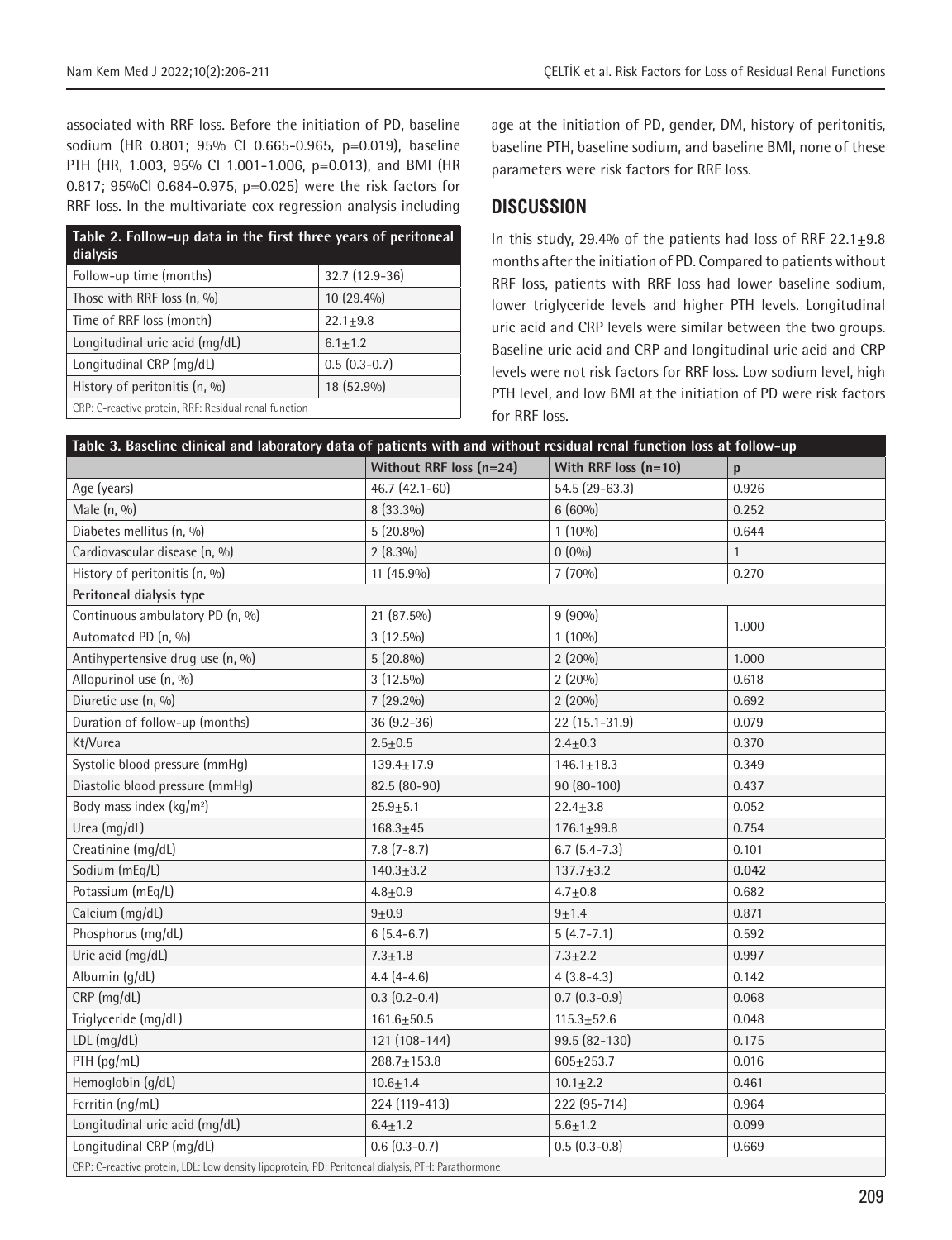| Table 4. Risk factors associated with loss of residual renal function                             |                           |       |         |  |  |
|---------------------------------------------------------------------------------------------------|---------------------------|-------|---------|--|--|
|                                                                                                   | HR (95% CI)               | p     | Model p |  |  |
| Age (years)                                                                                       | $0.997$ $(0.949 - 1.047)$ | 0.905 | 0.905   |  |  |
| Female gender                                                                                     | 1.556 (0.438-5.528)       | 0.494 | 0.491   |  |  |
| Diabetes mellitus                                                                                 | $0.439(0.055 - 3.470)$    | 0.435 | 0.422   |  |  |
| Body mass index $(kq/m^2)$                                                                        | $0.817$ $(0.684 - 0.975)$ | 0.025 | 0.023   |  |  |
| Automated PD                                                                                      | $0.792$ $(0.100 - 6.262)$ | 0.825 | 0.825   |  |  |
| Allopurinol use                                                                                   | 1.426 (0.302-6.745)       | 0.654 | 0.653   |  |  |
| Diuretic use                                                                                      | 1.086 (0.230-5.122)       | 0.917 | 0.917   |  |  |
| Kt/Vurea                                                                                          | $0.638(0.133 - 3.065)$    | 0.574 | 0.573   |  |  |
| Sodium (mEq/L)                                                                                    | $0.801$ $(0.665 - 0.965)$ | 0.019 | 0.018   |  |  |
| Uric acid (mg/dL)                                                                                 | $1.054$ (0.675-1.646)     | 0.816 | 0.816   |  |  |
| CRP (mg/dL)                                                                                       | 1.673 (0.415-6.754)       | 0.469 | 0.464   |  |  |
| Triglyceride (mg/dL)                                                                              | $0.981$ $(0.962 - 1.001)$ | 0.068 | 0.075   |  |  |
| PTH (pg/mL)                                                                                       | $1.003$ $(1.001 - 1.006)$ | 0.013 | 0.006   |  |  |
| Longitudinal uric acid (mg/dL)                                                                    | $0.685$ $(0.412 - 1.137)$ | 0.143 | 0.141   |  |  |
| Longitudinal CRP (mg/dL)                                                                          | $1.064$ (0.401-2.822)     | 0.901 | 0.901   |  |  |
| CRP: C-reactive protein, LDL: Low density lipoprotein, PD: Peritoneal dialysis, PTH: Parathormone |                           |       |         |  |  |

Loss of RRF develops in PD patients over time due to risk factors such as peritonitis, DM, and heart failure. In PD patients, RRF was found to be associated with better volume and blood pressure control, improvement of anemia, phosphorus control, and better survival<sup>1-3</sup>. Therefore, long-term preservation of RRF is sought in PD patients.

In our study, patients with RRF loss had lower sodium and triglyceride levels. The BMI and albumin levels of these patients were also lower, although not statistically significant. These laboratory findings are parameters related to nutrition. In addition, low triglyceride and sodium levels were found to be risk factors for RRF loss. Our findings support that RRF loss may be associated with malnutrition. In one study, malnutritioninflammation complex syndrome was found to be associated with loss of RRF<sup>20</sup>. Palomo-Piñón et al.<sup>21</sup> showed that baseline CRP level is high and albumin level is low in patients with RRF loss, and baseline CRP and albumin levels are risk factors for RRF loss. However, in our study, no correlation was found between baseline and longitudinal CRP levels and RRF.

Hyperuricemia causes inflammation, endothelial dysfunction and oxidative stress<sup>22</sup>. As hyperuricemia is associated with inflammatory markers such as interleukin-6, CRP, and tumor necrosis factor-alpha, it has been suggested that uric acid has a role in inflammatory processes<sup>8</sup>. In the general population, it has been shown that hyperuricemia is associated with hypertension, cardiovascular diseases and mortality<sup>23,24</sup>. In the CKD process, the results of studies on its relationship with disease progression and patient survival are contradictory<sup>14-17</sup>.

The number of studies examining the relationship between uric acid level and clinical outcomes in PD patients is very few. Park et al.18 Showed that there was a correlation between baseline uric acid level and loss of RRF at the end of 24-month follow-up. In a more recent study, a U-shaped relationship was found between baseline uric acid level and loss of RRF<sup>19</sup>. Most of the studies in the literature have evaluated the relationship between uric acid level at the initiation of PD and loss of RRF. In the only study examining the relationship between longitudinal uric acid levels and RRF after the initiation of PD, it was reported that longitudinal uric acid levels of <6.77 mg/dL and  $\geq$ 7.64 mg/dL were associated with loss of RRF<sup>25</sup>. In our study, however, no relationship could be demonstrated between longitudinal uric acid level and loss of RRF. In our study, a relationship between RRF loss and longitudinal uric acid level may not have been determined due to the lower mean uric acid level and the small number of patients.

## **Study Limitations**

The limitations of our study are its retrospective nature and the small number of patients. On the other hand, the longitudinal evaluation of uric acid and CRP levels can be considered as the strengths of our study.

## **CONCLUSION**

In conclusion, while loss of RRF was associated with low baseline sodium, triglyceride and BMI in PD patients, no relationship could be shown between longitudinal CRP and uric acid levels and RRF loss. Larger, prospective studies are